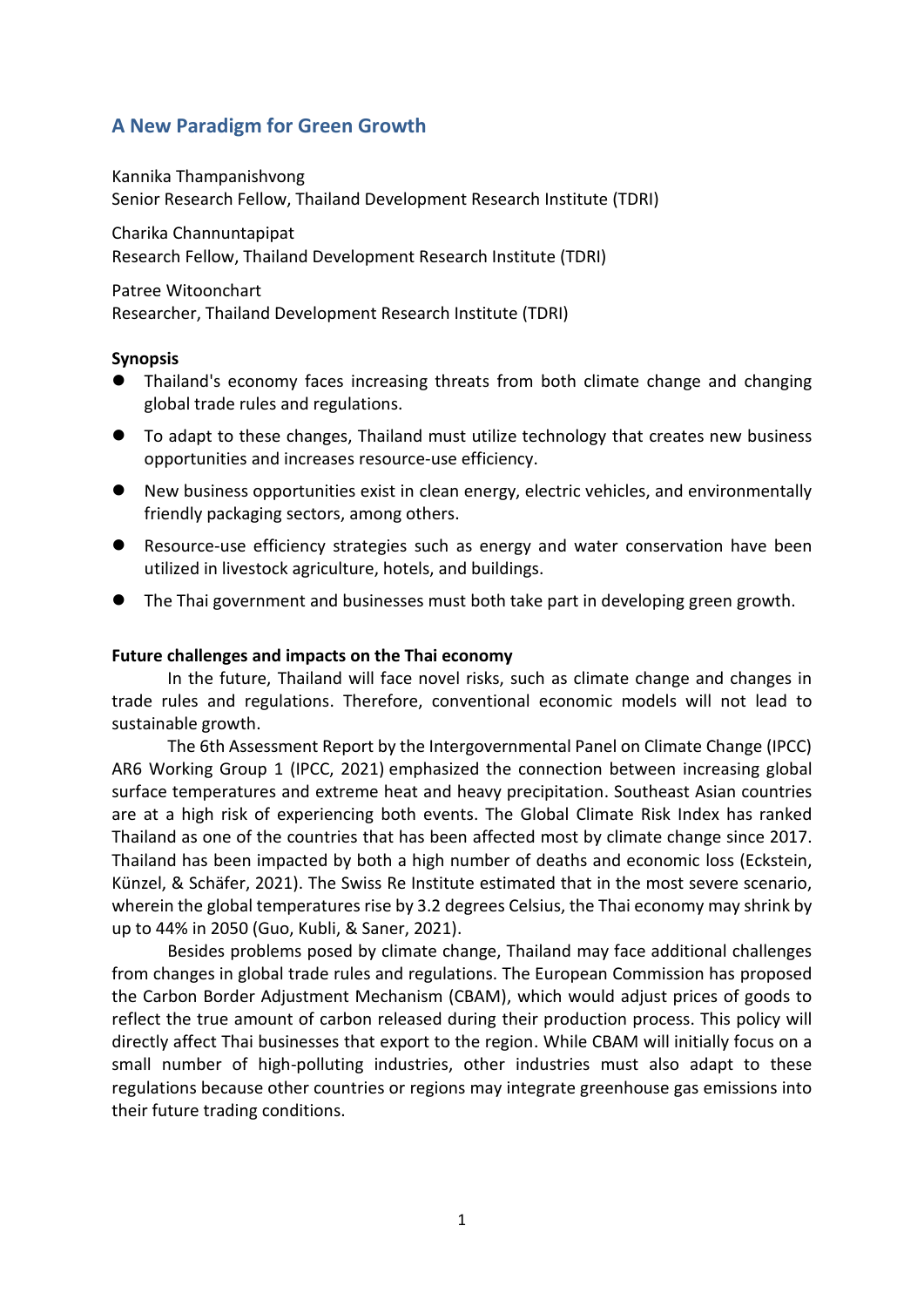During the COP26 event in Glasgow, United Kingdom, Thailand announced its plans to achieve net zero greenhouse gas emissions by  $2065<sup>1</sup>$  under the condition that enhanced international support in finance, technology, and capacity-building would be provided. To achieve this goal, related sectors, including businesses, must play a role in driving ambitious targets to reduce greenhouse gas emissions.

#### **Green growth through using technology to increase productivity**

To handle these pressing challenges, Thailand should shift its current economic development model to focus on an economic model that emphasizes co-benefits: generating economic growth while considering the environment and societal well-being. Technology is key to total factor productivity (TFP) growth and to driving more efficient resource use and creating new business opportunities.

TFP can be enhanced in two ways: using technology to increase the efficiency of resource use and to develop product and service innovations that create value. Although these two methods could potentially drive economic growth, the former option poses lower risk to businesses.

#### **Opportunities for green growth in the Thai context**

This part presents examples of how technology has been used to create new business opportunities and to increase resource-use efficiency.

#### **Using technology to create new business opportunities**

Areas of new business opportunities, their drivers of growth, and business examples are shown in Table 1.

<sup>1</sup> At COP26, Thailand sets a target to achieve carbon neutrality by 2050 and a target to achieve Net Zero greenhouse gas emissions by 2065.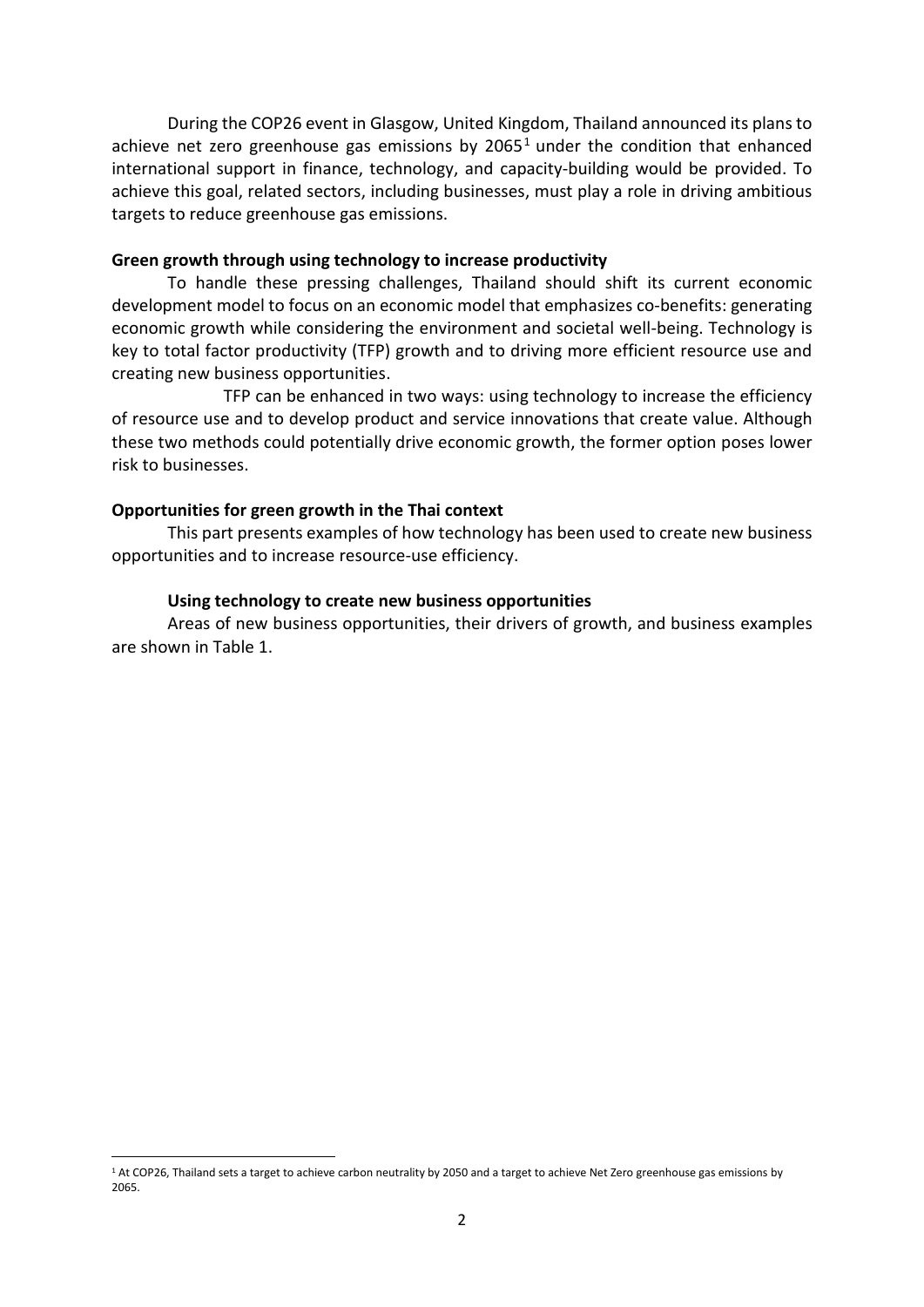| Sector                                         | Drivers of growth                                                                                                                                                            | Example businesses                                                                                                                                                |
|------------------------------------------------|------------------------------------------------------------------------------------------------------------------------------------------------------------------------------|-------------------------------------------------------------------------------------------------------------------------------------------------------------------|
| Electricity<br>generation from<br>clean energy | National Energy Plan's goal<br>$\bullet$<br>for carbon neutrality by<br>2065-2070<br>Trends toward a digital<br>$\bullet$<br>society<br>Demand for clean energy<br>Prosumers | <b>SPCG</b><br>BanpuNEXT<br><b>BGrimm Power</b>                                                                                                                   |
| Electric vehicles                              | Increasing consumer<br>demands<br>Thailand's goal to produce<br>$\bullet$<br>100% ZEV by 2035                                                                                | PTT and Foxconn: developing end-<br>to-end production platforms to<br>produce a complete range of<br>electric vehicles for various car<br>brands around the world |
| Environmentally-<br>friendly<br>packaging      | Increasing consumer<br>interest<br>Measures to reduce single-<br>$\bullet$<br>use plastics by the<br>government<br>High growth in the market                                 | Gracz: packaging from natural<br>plant pulp                                                                                                                       |

**Table 1: Business opportunities under the green growth model**

Source: Thailand Development Research Institute

Although technology can help create new business opportunities, there are still challenges to be met. For the clean energy businesses, the government must adjust regulations that currently obstruct electricity trading, as well as carry out grid modernization to better support a decentralized power generation system and accelerate research and development of renewable energy technologies to reduce cost.

The main obstacles for electric vehicles include the lack of clear incentives by the government and the lack of clear guidelines for the management of used batteries. Therefore, a framework must be established to promote the electric vehicle industry, and the necessary infrastructure such as charging stations must be provided.

For businesses producing environmentally friendly packaging, the high cost per unit compared to conventional packaging is still an important obstacle. Therefore, the government should raise awareness of the benefits of environmentally friendly packaging and create a clear pathway for banning or discouraging packaging that is harmful to the environment.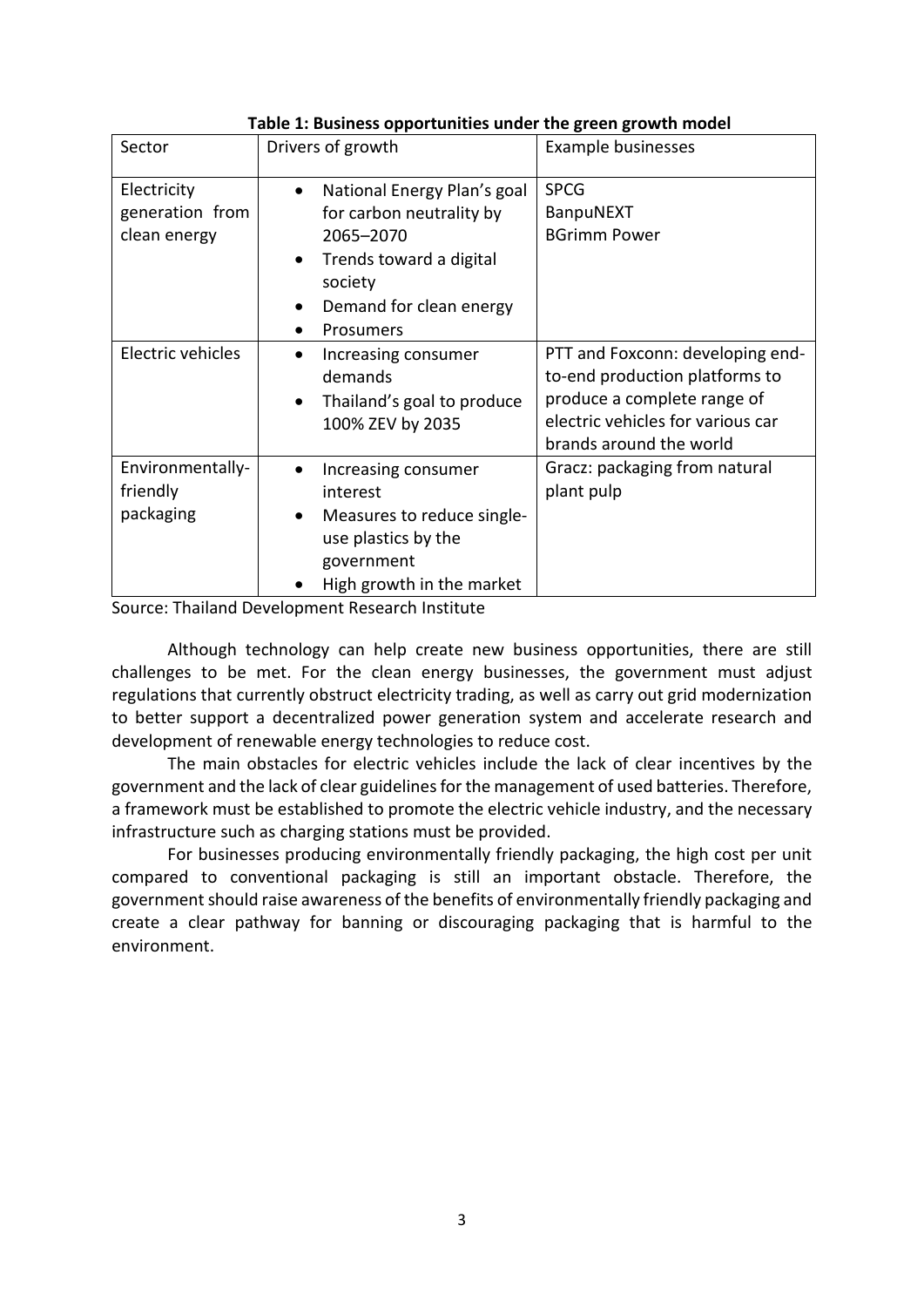# **Using technology to increase resource-use efficiency**

Three examples of businesses that have used technology to increase resource-use efficiency are shown in Table 2.

| Sector/                          | Action                                                                                                                                                           | Results                                                                                                                                                                                                             |
|----------------------------------|------------------------------------------------------------------------------------------------------------------------------------------------------------------|---------------------------------------------------------------------------------------------------------------------------------------------------------------------------------------------------------------------|
| <b>Business</b>                  |                                                                                                                                                                  |                                                                                                                                                                                                                     |
| Agriculture:<br><b>BETAGRO</b>   | Biogas technology to<br>generate electricity<br>Wastewater treatment<br>Improving machine<br>efficiency                                                          | 30-50% electricity-use<br>reduction<br>Emissions reduced by 10<br>tCO <sub>2</sub> e/day<br>2 million Baht saved in<br>electricity costs<br>19% water savings<br>300,000 megajoules of<br>$\bullet$<br>energy saved |
| Tourism:<br><b>SIVATEL Hotel</b> | Food waste<br>management<br>"Golden Waste Bank"<br>project<br>LED lighting<br>Split air conditioning<br>units<br>Shift from plastic to<br>reusable glass bottles | Reduced food waste<br>Additional income from<br>selling recyclable waste<br>Energy savings<br>Reduced plastic bottle waste<br>$\bullet$<br>by 200,000 bottles/year                                                  |
| Green<br>buildings: SCG          | LED lighting<br>$\bullet$<br>Solar power<br>Wastewater treatment<br>and water-saving toilets                                                                     | Saved 250,000 kWh of<br>$\bullet$<br>electricity/year<br>99,000 kilowatt hours/year of<br>electricity from solar energy<br>74% of water saved                                                                       |

# **Table 2: Examples of enhanced resource efficiency under the green growth model**

Source: Thailand Development Research Institute

Even though the technologies presented here can increase TFP with relatively low risk, obstacles still exist. Small livestock farmers often lack access to the necessary technologies. The government, therefore, should accelerate research and development of technologies that reduce greenhouse gas emissions and increase resource efficiency without affecting overall productivity, as well as increase access to funds and technology.

For green commercial and residential buildings, the main challenges are the high cost of acquiring green building certifications and a lack of substantial government support. Therefore, the government may use tax measures to help reduce the financial burden for green businesses. For example, hotel operators should be allowed to use the green hotel certification expense to further reduce corporate income tax. In addition, the government should support green hotels through green procurement policies, such as choosing a green hotel as a venue for organizing meetings.